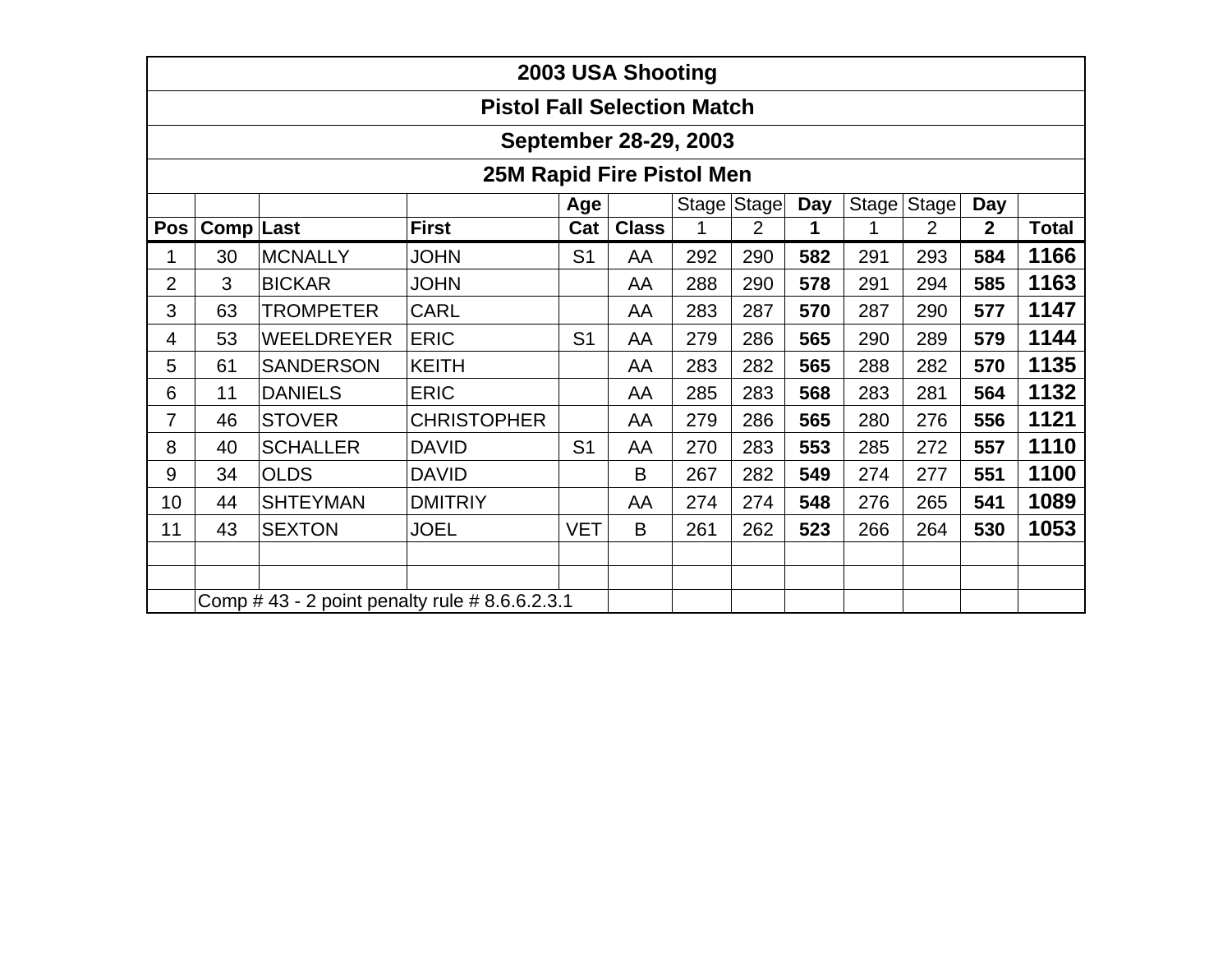|                                    | 2003 USA Shooting |                   |                  |                |              |     |           |      |     |           |                  |              |
|------------------------------------|-------------------|-------------------|------------------|----------------|--------------|-----|-----------|------|-----|-----------|------------------|--------------|
| <b>Pistol Fall Selection Match</b> |                   |                   |                  |                |              |     |           |      |     |           |                  |              |
| September 25-26, 2003              |                   |                   |                  |                |              |     |           |      |     |           |                  |              |
| <b>25M Sport Pistol Women</b>      |                   |                   |                  |                |              |     |           |      |     |           |                  |              |
|                                    |                   |                   |                  |                |              |     |           |      |     |           |                  |              |
|                                    |                   |                   |                  | Age            |              |     |           |      |     |           |                  |              |
| <b>Pos</b>                         | Comp              | Last              | <b>First</b>     | Cat            | <b>Class</b> | P   | <b>RF</b> | Day1 | P   | <b>RF</b> | Day <sub>2</sub> | <b>Total</b> |
|                                    |                   | <b>CALLAHAN</b>   | <b>ELIZABETH</b> |                | AA           | 289 | 289       | 578  | 289 | 294       | 583              | 1161         |
| $\overline{2}$                     | 45                | <b>SNYDER</b>     | <b>REBECCA</b>   |                | AA           | 281 | 292       | 573  | 288 | 297       | 585              | 1158         |
| 3                                  | 5                 | <b>BOWMAN</b>     | <b>JANINE</b>    |                | AA           | 288 | 282       | 570  | 287 | 286       | 573              | 1143         |
| 4                                  | 51                | <b>UPTAGRAFFT</b> | <b>SANDRA</b>    |                | AA           | 281 | 282       | 563  | 286 | 280       | 566              | 1129         |
| 5                                  | 47                | <b>STOYANOVA</b>  | <b>NORA</b>      |                | A            | 286 | 284       | 570  | 281 | 273       | 554              | 1124         |
| 6                                  | 28                | <b>MCCONNELL</b>  | <b>MELISSA</b>   |                | B            | 287 | 279       | 566  | 282 | 268       | 550              | 1116         |
| 7                                  | 13                | <b>HOBART</b>     | <b>KIMBERLY</b>  |                | A            | 263 | 284       | 547  | 266 | 278       | 544              | 1091         |
| 8                                  | 38                | <b>RADFORD</b>    | <b>KIM</b>       | S <sub>1</sub> | AA           | 268 | 264       | 532  | 275 | 269       | 544              | 1076         |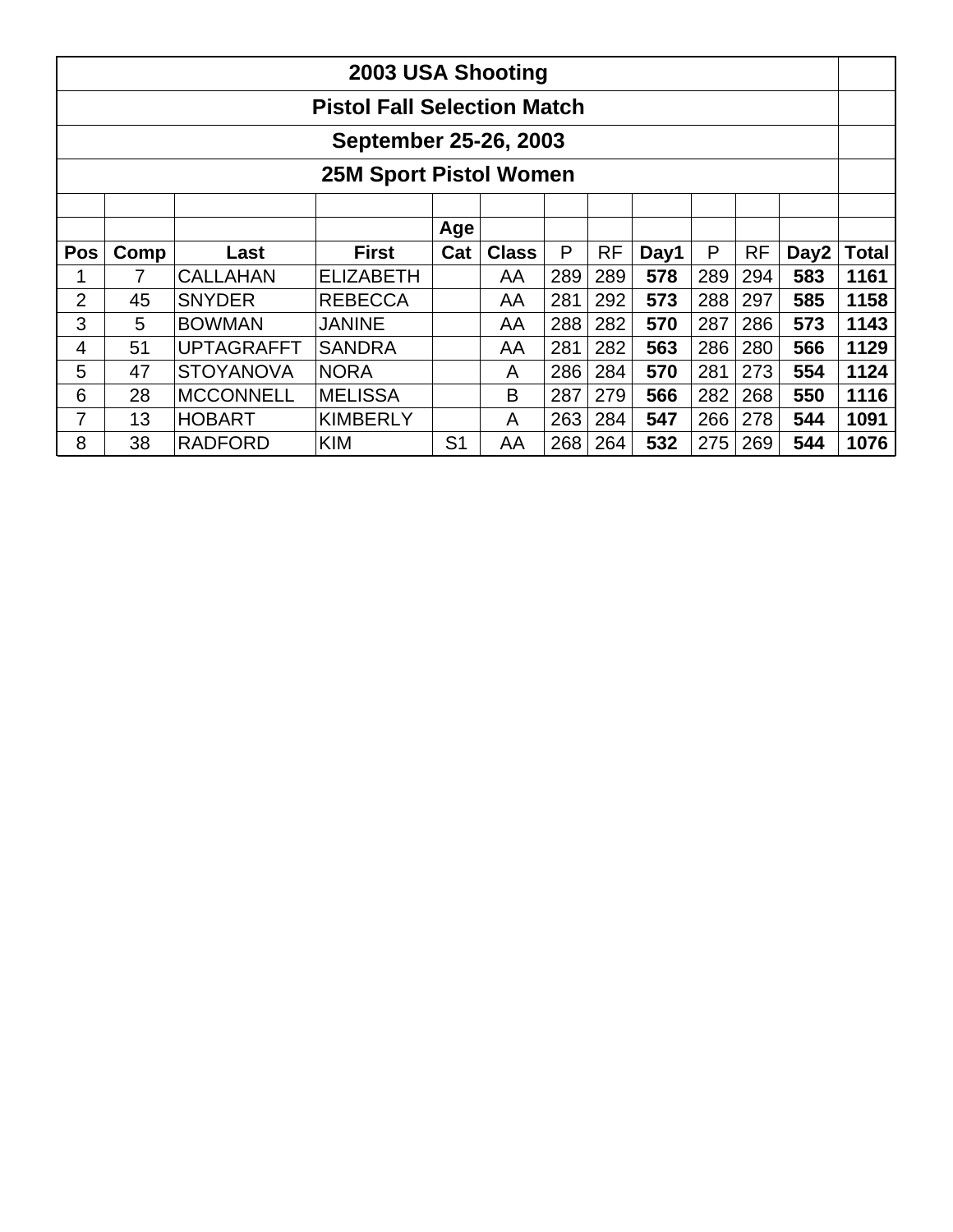|                         | 2003 USA Shooting                                  |                    |                    |                |            |     |                  |              |  |  |  |
|-------------------------|----------------------------------------------------|--------------------|--------------------|----------------|------------|-----|------------------|--------------|--|--|--|
|                         | <b>Pistol Fall Selection Match</b>                 |                    |                    |                |            |     |                  |              |  |  |  |
|                         |                                                    |                    |                    |                |            |     |                  |              |  |  |  |
|                         | September 24-25, 2003<br><b>10M Air Pistol Men</b> |                    |                    |                |            |     |                  |              |  |  |  |
|                         |                                                    |                    |                    |                |            |     |                  |              |  |  |  |
|                         |                                                    |                    |                    | Age            |            |     |                  |              |  |  |  |
| <b>Pos</b>              | Comp Last                                          |                    | <b>First</b>       | Cat            | Class Day1 |     | Day <sub>2</sub> | <b>Total</b> |  |  |  |
| 1                       | 50                                                 | <b>TURNER</b>      | <b>JASON</b>       |                | AA         | 570 | 585              | 1155         |  |  |  |
| $\overline{2}$          | 49                                                 | <b>SZARENSKI</b>   | <b>DARYL</b>       |                | AA         | 575 | 580              | 1155         |  |  |  |
| 3                       | 58                                                 | <b>ZINS</b>        | <b>BRIAN</b>       |                | AA         | 573 | 578              | 1151         |  |  |  |
| $\overline{\mathbf{4}}$ | 3                                                  | <b>BICKAR</b>      | JOHN               |                | AA         | 566 | 577              | 1143         |  |  |  |
| 5                       | 12                                                 | <b>ENNIS</b>       | <b>JOHN</b>        |                | AA         | 571 | 566              | 1137         |  |  |  |
| 6                       | 20                                                 | <b>LEE</b>         | <b>ROBIN</b>       | S <sub>2</sub> | AA         | 567 | 569              | 1136         |  |  |  |
| $\overline{7}$          | 17                                                 | <b>KELLY</b>       | <b>MARK</b>        |                | AA         | 568 | 568              | 1136         |  |  |  |
| 8                       | 61                                                 | <b>SANDERSON</b>   | <b>KEITH</b>       |                | AA         | 564 | 568              | 1132         |  |  |  |
| 9                       | 26                                                 | <b>MARTINDALE</b>  | <b>BRUCE</b>       | S <sub>1</sub> | AA         | 562 | 567              | 1129         |  |  |  |
| 10                      | 48                                                 | <b>SVERDLIN</b>    | <b>GERRY</b>       | S <sub>1</sub> | AA         | 570 | 559              | 1129         |  |  |  |
| 11                      | 59                                                 | <b>ZUREK</b>       | <b>JOHN</b>        |                | AA         | 564 | 564              | 1128         |  |  |  |
| 12                      | 55                                                 | <b>WILLIAMS</b>    | JAY                |                | AA         | 561 | 561              | 1122         |  |  |  |
| 13                      | 14                                                 | <b>HOLLOWAY</b>    | ADAM               |                | AA         | 562 | 558              | 1120         |  |  |  |
| 14                      | 30                                                 | <b>MCNALLY</b>     | <b>JOHN</b>        | S <sub>1</sub> | AA         | 556 | 560              | 1116         |  |  |  |
| 15                      | 15                                                 | <b>JONES</b>       | <b>PETER</b>       | S <sub>2</sub> | AA         | 554 | 561              | 1115         |  |  |  |
| 16                      | $\boldsymbol{9}$                                   | <b>COLE</b>        | <b>MATT</b>        |                | A          | 552 | 562              | 1114         |  |  |  |
| 17                      | 11                                                 | <b>DANIELS</b>     | <b>ERIC</b>        |                | AA         | 549 | 564              | 1113         |  |  |  |
| 18                      | 36                                                 | <b>PETERS</b>      | <b>LANCE</b>       | S <sub>2</sub> | A          | 562 | 550              | 1112         |  |  |  |
| 19                      | 4                                                  | <b>BLANKENSHIP</b> | <b>DAVID</b>       |                | AA         | 552 | 559              | 1111         |  |  |  |
| 20                      | 46                                                 | <b>STOVER</b>      | <b>CHRISTOPHER</b> |                | A          | 552 | 558              | 1110         |  |  |  |
| 21                      | 6                                                  | <b>BUNDY</b>       | <b>ROBERT</b>      |                | AA         | 550 | 560              | 1110         |  |  |  |
| 22                      | 16                                                 | <b>KANG</b>        | <b>RICHARD</b>     |                | AA         | 556 | 553              | 1109         |  |  |  |
| 23                      | 34                                                 | <b>OLDS</b>        | <b>DAVID</b>       |                | A          | 544 | 559              | 1103         |  |  |  |
| 24                      | 25                                                 | <b>MANGO</b>       | <b>ROBERT</b>      |                | AA         | 557 | 546              | 1103         |  |  |  |
| 25                      | 52                                                 | <b>VON FANGE</b>   | <b>JOHN</b>        |                | A          | 550 | 550              | 1100         |  |  |  |
| 26                      | 33                                                 | <b>O'CONNOR</b>    | JP                 | S <sub>1</sub> | A          | 549 | 548              | 1097         |  |  |  |
| 27                      | 24                                                 | <b>MADDIX</b>      | <b>PAUL ALLEN</b>  |                | AA         | 547 | 547              | 1094         |  |  |  |
| 28                      | 29                                                 | <b>MCLEOD</b>      | <b>BENJAMIN</b>    | S <sub>2</sub> | AA         | 545 | 548              | 1093         |  |  |  |
| 29                      | 8                                                  | <b>CANNON</b>      | <b>PATRICK</b>     | J2             | A          | 547 | 544              | 1091         |  |  |  |
| 30                      | 44                                                 | <b>SHTEYMAN</b>    | <b>DMITRIY</b>     |                | A          | 537 | 541              | 1078         |  |  |  |
| 31                      | 43                                                 | <b>SEXTON</b>      | JOEL               | <b>VET</b>     | A          | 537 | 533              | 1070         |  |  |  |
| 32                      | 18                                                 | <b>KHILNANI</b>    | <b>PRAVEEN</b>     |                | D          | 525 | 531              | 1056         |  |  |  |
| 33                      | 37                                                 | <b>POORE</b>       | RICHARD T.         |                | A          | 524 | 527              | 1051         |  |  |  |
| 34                      | 19                                                 | <b>KRAFT</b>       | <b>TIMOTHY</b>     | S <sub>1</sub> | A          | 516 | 526              | 1042         |  |  |  |
| 35                      | 39                                                 | <b>ROG</b>         | JOHN A.            |                | A          | 526 | 513              | 1039         |  |  |  |
| 36                      | 22                                                 | <b>LIVINGSTON</b>  | <b>CHRIS</b>       |                | B          | 511 | 520              | 1031         |  |  |  |
| 37                      | 21                                                 | <b>LEE</b>         | <b>RAYMOND</b>     | S <sub>1</sub> | B          | 514 | 505              | 1019         |  |  |  |
| 38                      | 57                                                 | <b>YOUNG</b>       | <b>THOMAS</b>      | <b>VET</b>     | C          | 463 | 457              | 920          |  |  |  |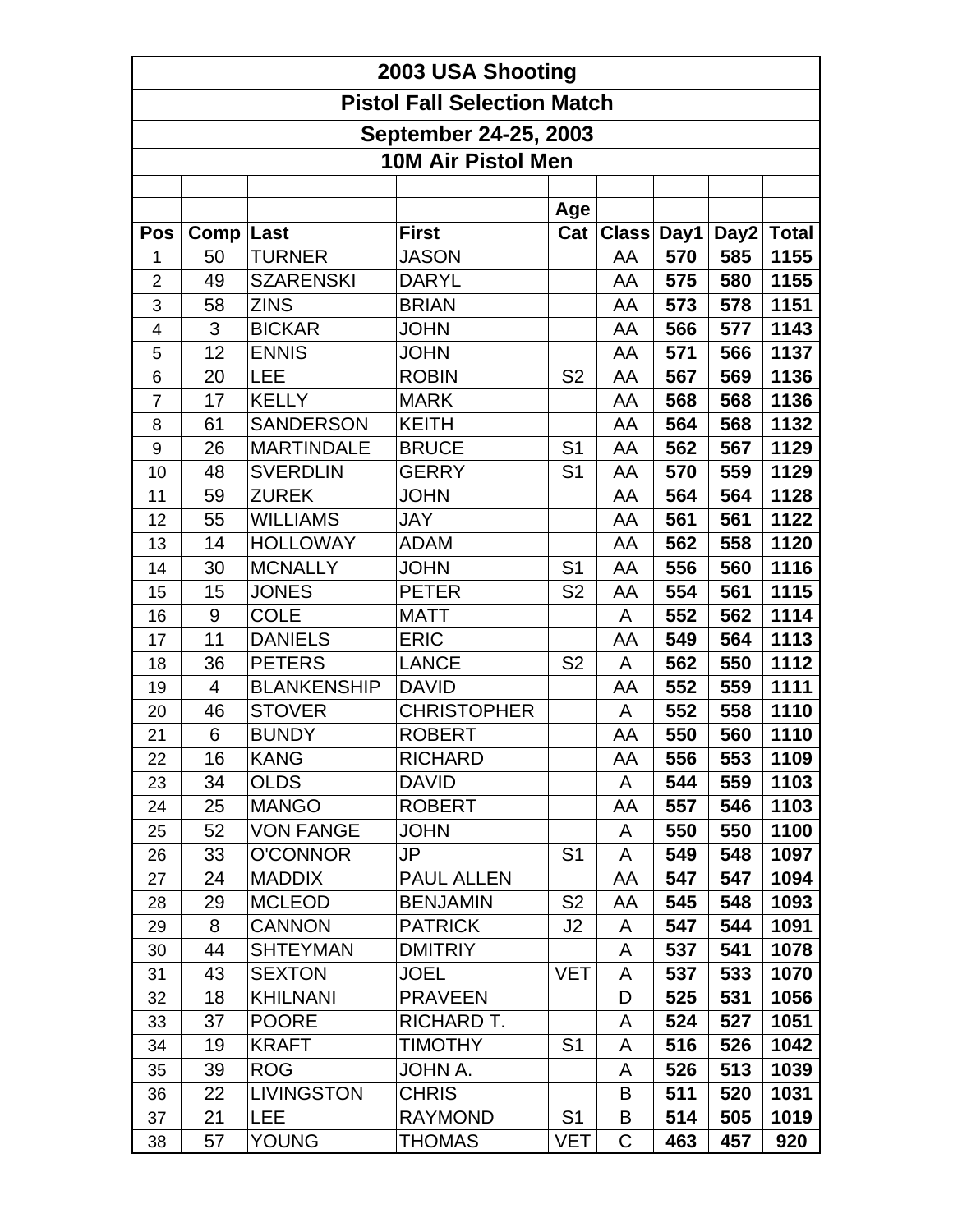| 2003 USA Shooting           |                                          |                     |                           |                |              |      |                  |       |  |  |  |  |
|-----------------------------|------------------------------------------|---------------------|---------------------------|----------------|--------------|------|------------------|-------|--|--|--|--|
|                             | <b>Pistol Fall Selection Match</b>       |                     |                           |                |              |      |                  |       |  |  |  |  |
| September 22-23, 2003       |                                          |                     |                           |                |              |      |                  |       |  |  |  |  |
| <b>10M Air Pistol Women</b> |                                          |                     |                           |                |              |      |                  |       |  |  |  |  |
|                             | Champion<br><b>Rebecca Snyder</b><br>759 |                     |                           |                |              |      |                  |       |  |  |  |  |
|                             | 2nd Place                                |                     | <b>Elizabeth Callahan</b> |                |              | 747  |                  |       |  |  |  |  |
|                             | 3rd Place                                |                     | <b>Melissa McConnell</b>  |                |              | 744  |                  |       |  |  |  |  |
|                             |                                          |                     |                           |                |              |      |                  |       |  |  |  |  |
|                             |                                          |                     |                           | Age            |              |      |                  |       |  |  |  |  |
| <b>Pos</b>                  | Comp                                     | Last                | <b>First</b>              | Cat            | <b>Class</b> | Day1 | Day <sub>2</sub> | Total |  |  |  |  |
| 1                           | 45                                       | <b>SNYDER</b>       | <b>REBECCA</b>            |                | AA           | 377  | 382              | 759   |  |  |  |  |
| $\overline{2}$              | $\overline{7}$                           | <b>CALLAHAN</b>     | <b>ELIZABETH</b>          |                | AA           | 370  | 377              | 747   |  |  |  |  |
| 3                           | 28                                       | <b>MCCONNELL</b>    | <b>MELISSA</b>            |                | A            | 371  | 373              | 744   |  |  |  |  |
| $\overline{4}$              | 51                                       | <b>UPTAGRAFFT</b>   | <b>SANDRA</b>             |                | AA           | 368  | 367              | 735   |  |  |  |  |
| 5                           | 62                                       | <b>GENGENBACHER</b> | <b>AMANDA</b>             | J <sub>1</sub> | A            | 372  | 359              | 731   |  |  |  |  |
| 6                           | 47                                       | <b>STOYANOVA</b>    | <b>NORA</b>               |                | AA           | 362  | 368              | 730   |  |  |  |  |
| 7                           | 32                                       | <b>GARCIA</b>       | <b>MARYLOU</b>            | S <sub>1</sub> | A            | 356  | 368              | 724   |  |  |  |  |
| 8                           | 5                                        | <b>BOWMAN</b>       | <b>JANINE</b>             |                | AA           | 369  | 353              | 722   |  |  |  |  |
| 9                           | 13                                       | <b>HOBART</b>       | <b>KIMBERLY</b>           |                | $\mathsf C$  | 348  | 362              | 710   |  |  |  |  |
| 10                          | 38                                       | <b>RADFORD</b>      | <b>KIM</b>                | S <sub>1</sub> | A            | 364  | 342              | 706   |  |  |  |  |
| 11                          | 31                                       | <b>MILSTEIN</b>     | <b>SLOANE</b>             |                | B            | 358  | 338              | 696   |  |  |  |  |
| 12                          | 23                                       | <b>LOFTIS</b>       | <b>REBECCA</b>            | J3             | C            | 333  | 332              | 665   |  |  |  |  |